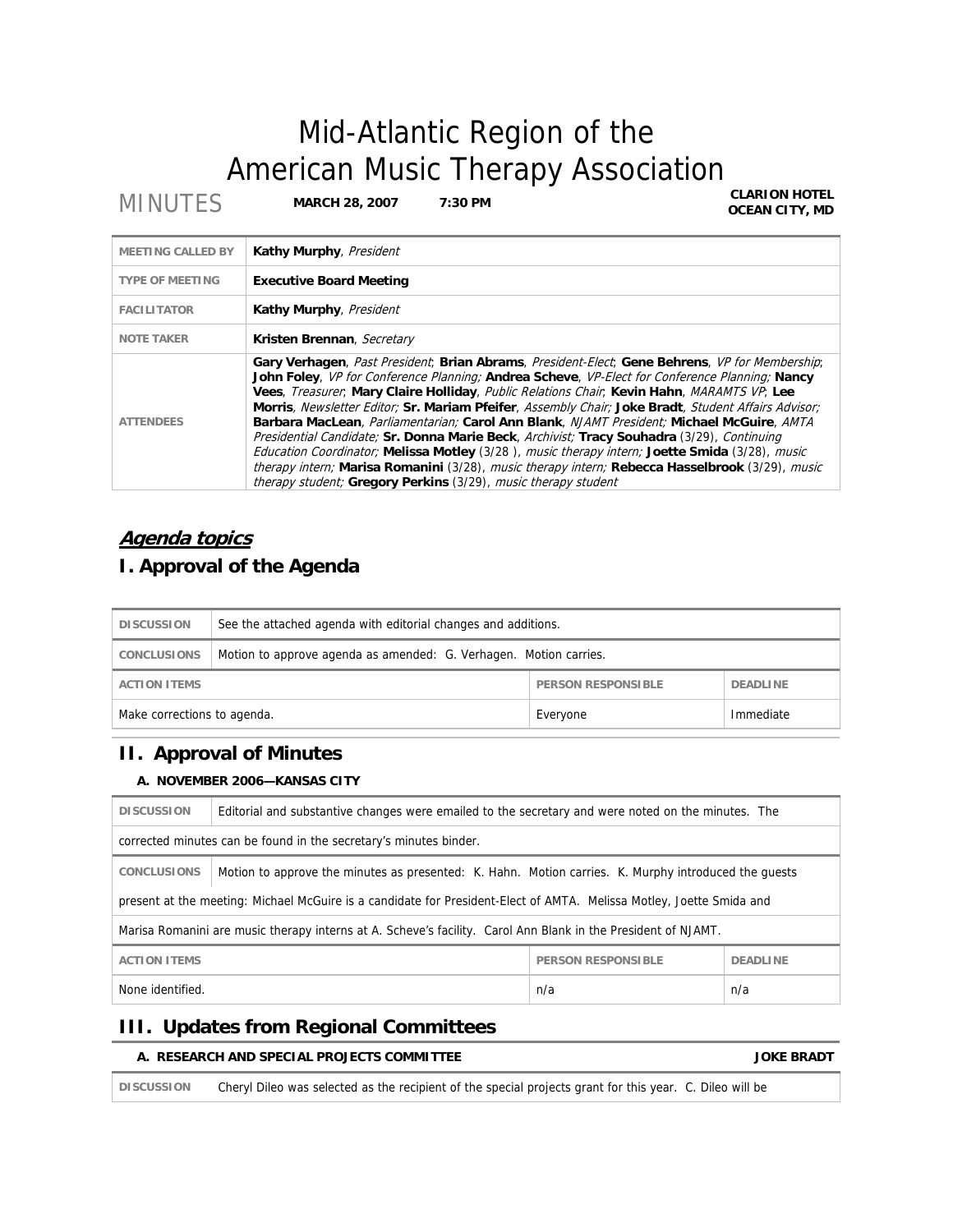| assisting the pastor of an extremely impoverished church in Philadelphia to begin a song writing program. The pastor of        |                           |                 |
|--------------------------------------------------------------------------------------------------------------------------------|---------------------------|-----------------|
| the church is very excited about this program and the opportunities it was provide for the congregation. The committee         |                           |                 |
| would like to extend the application deadline to February. G. Behrens questioned if a February deadline would affect           |                           |                 |
| projects that might otherwise begin in January. J. Bradt pointed out that the winner of the grant is announced at the          |                           |                 |
| regional conference in March and therefore no one is able to begin projects in January. However, projects can begin the        |                           |                 |
| following year, since the winner would have 12 months to begin the project.                                                    |                           |                 |
| J. Bradt will bring the suggestions back to the committee for considerations. Motion to move deadline to<br><b>CONCLUSIONS</b> |                           |                 |
| February yearly: J. Foley; motion carries. Motion to support the committee's decision to award C. Dileo with the grant         |                           |                 |
| money for the purpose of funding her proposed project: G. Behrens; motion carries. J. Bradt requested suggestions for          |                           |                 |
| increasing participation in the program. A. Scheve suggested that announcing the winner will increase awareness of the         |                           |                 |
| availability of the grant.                                                                                                     |                           |                 |
| <b>ACTION ITEMS</b>                                                                                                            | <b>PERSON RESPONSIBLE</b> | <b>DEADLINE</b> |
| None identified                                                                                                                | n/a                       | n/a             |

# **B. 2007 CONFERENCE AND STRUCK SERVICE SERVICE SERVICE SERVICE SERVICE SERVICE SERVICE SERVICE SERVICE SERVICE SERVICE SERVICE SERVICE SERVICE SERVICE SERVICE SERVICE SERVICE SERVICE SERVICE SERVICE SERVICE SERVICE SERVICE**

| <b>DISCUSSION</b>                                                                                                          | Issues regarding the role of the Regional Conference Coordinator were discussed by the executive board               |                           |                 |  |
|----------------------------------------------------------------------------------------------------------------------------|----------------------------------------------------------------------------------------------------------------------|---------------------------|-----------------|--|
|                                                                                                                            | during the February 2007 conference call. The RCC is not present at this conference. This year's regional conference |                           |                 |  |
|                                                                                                                            | features 11 CMTE sessions. The total number of attendees at this year's conference is slightly less than last year's |                           |                 |  |
| conference. There were 32 people present for the pre-conference institute. The total income from the conference to-date    |                                                                                                                      |                           |                 |  |
| is \$58,000 not including the exhibits. With advertising and institute costs we will most likely break even.               |                                                                                                                      |                           |                 |  |
| <b>CONCLUSIONS</b><br>J. Foley would like to commend the members of the local committee for their hard work in making this |                                                                                                                      |                           |                 |  |
| year's conference a success. Money management and communication greatly improved with this year's local committee.         |                                                                                                                      |                           |                 |  |
| <b>ACTION ITEMS</b>                                                                                                        |                                                                                                                      | <b>PERSON RESPONSIBLE</b> | <b>DEADLINE</b> |  |
| None identified.                                                                                                           |                                                                                                                      | n/a                       | n/a             |  |
|                                                                                                                            |                                                                                                                      |                           |                 |  |

# **C. 2008 CONFERENCE ANDREA SCHEVE**

| <b>DISCUSSION</b>                                                                                                        | The next regional conference will be held in Cherry Hill, NJ at the Cherry Hill Clarion Hotel. Kathy Murphy                            |                           |                 |  |
|--------------------------------------------------------------------------------------------------------------------------|----------------------------------------------------------------------------------------------------------------------------------------|---------------------------|-----------------|--|
| and Angela Guerriero will be the local chairs for the conference. The theme for the conference will be "Music Therapy in |                                                                                                                                        |                           |                 |  |
|                                                                                                                          | the Garden State: A Growing Field". The conference will be held March 27 <sup>th</sup> through March 29 <sup>th</sup> , 2008. The pre- |                           |                 |  |
| conference institute will be about public speaking and presentation skills for music therapists and will be given by Ken |                                                                                                                                        |                           |                 |  |
| Aigen.                                                                                                                   |                                                                                                                                        |                           |                 |  |
| The details of the institute budget will be presented at the June executive board meeting.<br><b>CONCLUSIONS</b>         |                                                                                                                                        |                           |                 |  |
| <b>ACTION ITEMS</b>                                                                                                      |                                                                                                                                        | <b>PERSON RESPONSIBLE</b> | <b>DEADLINE</b> |  |
| None identified.                                                                                                         |                                                                                                                                        | n/a                       | n/a             |  |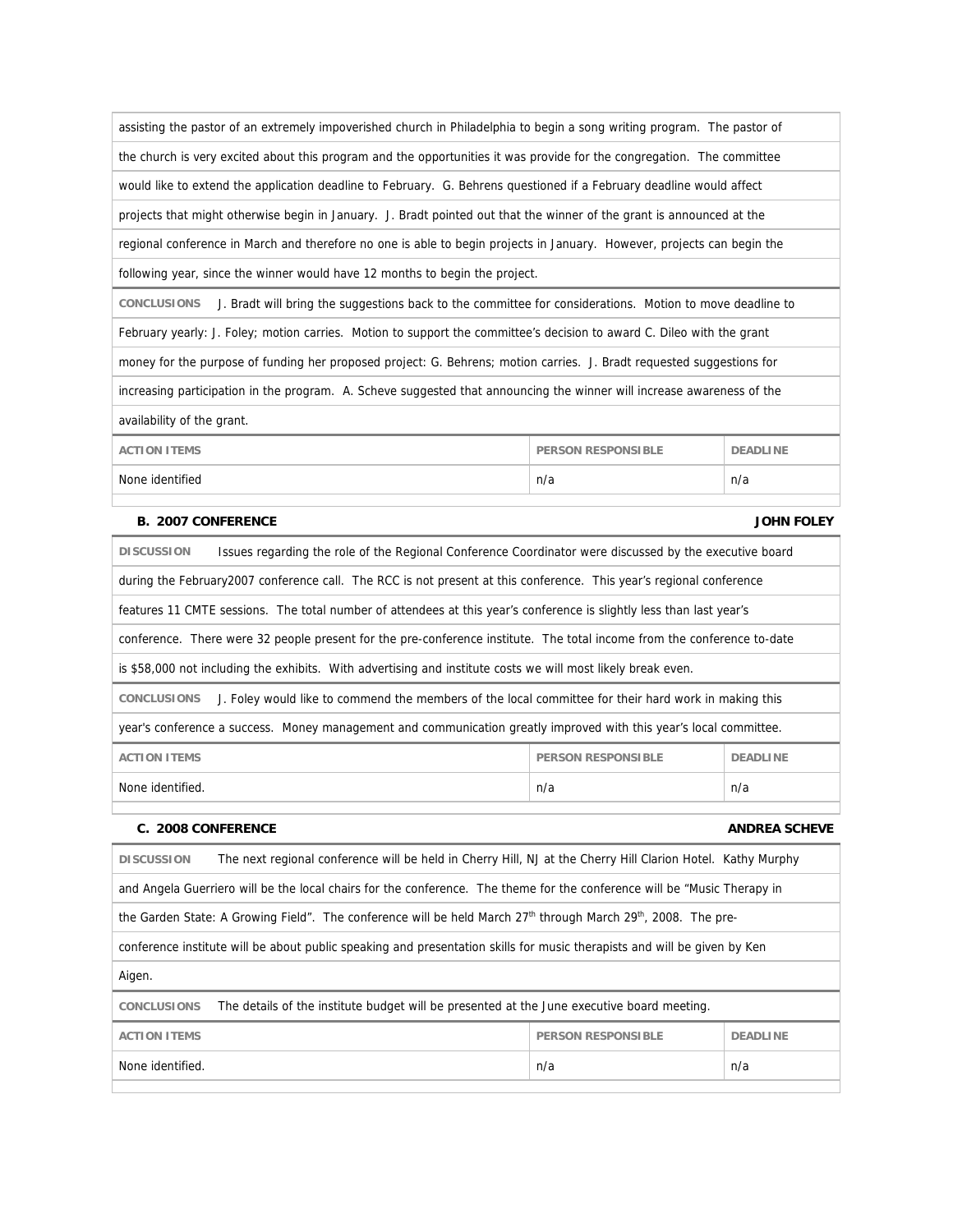### **D. NOMINATIONS COMMITTEE GARY VERHAGEN**

**DISCUSSION** The members of the nominations committee are Katherine Leonard, Diane Austin, Amy Thomas,

Christine Wineberg, Maria Carlini and Brian Abrams, with G. Verhagen serving as the chairperson. G. Verhagen would like

to thank the members of the committee who worked hard to present a full slate of candidates to the membership for their

vote.

**CONCLUSIONS** G. Verhagen will present the slate of candidates to the general membership at the next MAR business

meeting.

| <b>ACTION ITEMS</b>     | <b>PERSON RESPONSIBLE</b> | <b>DEADLINE</b> |
|-------------------------|---------------------------|-----------------|
| None identified.<br>n/a |                           | N/a             |

### **E. CONSTITUTION AND BLAWS COMMITTEE ASSESSED ASSESSED ASSESSED BRIAN ABRAMS**

**DISCUSSION** See the attached proposed changes with the rationale for those proposed changes. J. Bradt stated that she is uncomfortable with the deletion of appointed position descriptions from this document because this document is accessible to the membership for their information. Is there a way we can create several short statements about each appointed position so that members can still have the pertinent information? K. Murphy reminded the executive board that all motions to make changes to the presented bylaws changes would have to be made at the general membership meeting. She also stated that the entire structure of the executive board will have to be altered to be in compliance with Delaware state law. This issue will be discussed later during this meeting. **CONCLUSIONS** G. Verhagen stated that this is committee work and as an executive board we can make recommendations for the committee to consider. Since we are also changing our mission statement, we may have to inform Delaware depending on what ou incorporation papers say. **ACTION ITEMS** PERSON RESPONSIBLE **PERSON RESPONSIBLE** Bring suggestions back to committee for review. B. Abrams None identified Check Delaware incorporation papers. Check Delaware incorporation papers. Check Delaware incorporation papers.

### **F. RESEARCH COMMITTEE**

| <b>DISCUSSION</b>                                                                                                       | See attached report. The committee would like to assist the membership in connecting research with                             |                           |                 |
|-------------------------------------------------------------------------------------------------------------------------|--------------------------------------------------------------------------------------------------------------------------------|---------------------------|-----------------|
|                                                                                                                         | practice. Within the field of psychology, there is a movement towards using only evidenced based practices. The committee will |                           |                 |
| reconvene to plan for the 2008 conference.                                                                              |                                                                                                                                |                           |                 |
| The committee would like to thank G. Behrens and K. Murphy for their assistance to the committee.<br><b>CONCLUSIONS</b> |                                                                                                                                |                           |                 |
| <b>ACTION ITEMS</b>                                                                                                     |                                                                                                                                | <b>PERSON RESPONSIBLE</b> | <b>DEADLINE</b> |
| None identified.                                                                                                        |                                                                                                                                | n/a                       | n/a             |
|                                                                                                                         |                                                                                                                                |                           |                 |

# **IV. Action Items from Sept/Nov Meeting**

**A. PR UPDATE A. PROPOSITY CLAIRE HOLLIDAY**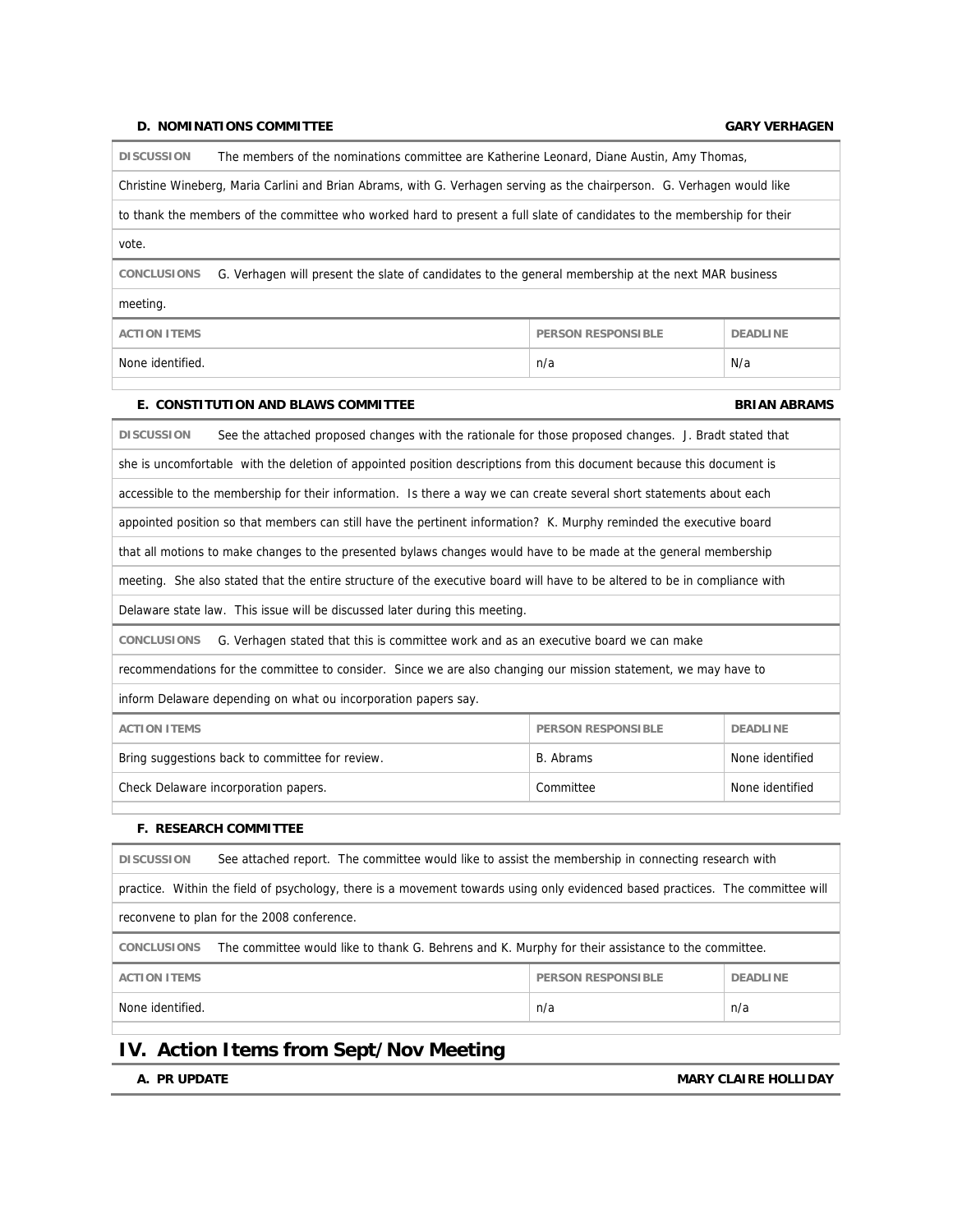# **1. 9/11 PLAQUE**

| AMTA national office informed M. Holliday that there are two different levels of members who worked on the<br><b>DISCUSSION</b>     |                           |                 |
|-------------------------------------------------------------------------------------------------------------------------------------|---------------------------|-----------------|
| 9/11 project: paid therapists working on the Caring for the Caregiver project and volunteers. Motion to include the names of        |                           |                 |
| those who worked on the Caring for the Caregiver project--G. Behrens. Discussion: L. Morris asked what would be involved in         |                           |                 |
| gathering the names of everyone who worked on the project, including the volunteers. M. Holliday reported that there are            |                           |                 |
| about 10 names on the Caring for the Caregiver list. Motion withdrawn.                                                              |                           |                 |
| <b>CONCLUSIONS</b><br>Motion to approve the creation of a plaque listing the members who worked on the Caring for the Caregiver     |                           |                 |
| project only at this time, with the possibility of a second plaque being created to honor the volunteers, after discerning how many |                           |                 |
| names are on that list—J. Bradt. Motion carries.                                                                                    |                           |                 |
| <b>ACTION ITEMS</b>                                                                                                                 | <b>PERSON RESPONSIBLE</b> | <b>DEADLINE</b> |
| Order plaque as previously described.                                                                                               | M. Holliday               | None identified |
| Obtain names of those who worked as volunteers.                                                                                     | M. Holliday               | None identified |

### **2. PR PRESENTATION**

| <b>DISCUSSION</b>                                                                                | See attached proposed presentation. Discussion: Suggestions for modifications were made to M. Holliday. |                           |          |
|--------------------------------------------------------------------------------------------------|---------------------------------------------------------------------------------------------------------|---------------------------|----------|
| CONCLUSIONS                                                                                      | Presentation was returned to committee for further refinement.                                          |                           |          |
| <b>ACTION ITEMS</b>                                                                              |                                                                                                         | <b>PERSON RESPONSIBLE</b> | DEADLINE |
| Send suggestions for presentation to M. Holliday via email for<br>consideration by PR committee. |                                                                                                         | Everyone                  | ASAP     |

### **3. MEMBERSHIP SURVEY**

**DISCUSSION** M. Holliday will register the organization for a paid Survey Monkey account. See the attached membership

surveys. J. Bradt suggested that executive board members review proposed surveys tonight and report suggestions to

M. Holliday tomorrow.

**CONCLUSIONS** During the 3/29/07 meeting, the members of the board decided by consensus to use the longer format of the

survey. Editions and additions were discussed.

| <b>ACTION ITEMS</b>                                        | <b>PERSON RESPONSIBLE</b> | <b>DEADLINE</b> |
|------------------------------------------------------------|---------------------------|-----------------|
| Register for paid Survey Monkey account.                   | M. Holliday               | ASAP            |
| Review proposed surveys and submit feedback to M. Holliday | Everyone                  | 3/29/07         |
| Make suggested edits and additions to the long survey      | M. Holliday               | One week        |
| Obtain membership email list from AMTA/CBMT                | M. Holliday               | None identified |
|                                                            |                           |                 |

# **4. JOB DESCRIPTION FOR MEDIA SPECIALIST**

**DISCUSSION** There is no official job description as yet.

**CONCLUSIONS** The media specialist will be responsible for video taping opening and closing regional conference sessions and

taking candid photos throughout the conferences.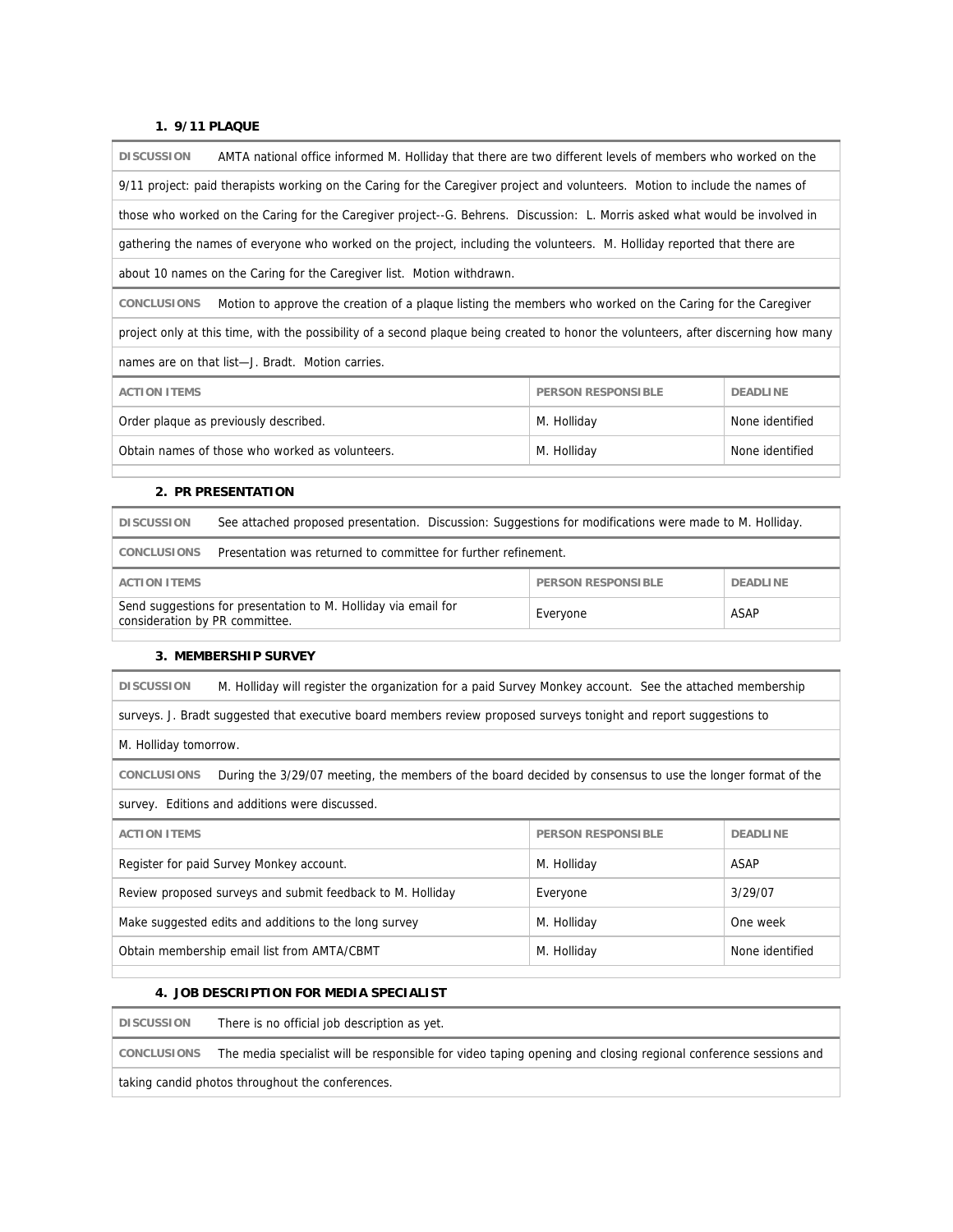| Create job description for media specialist. | M. Hollidav | None identified |
|----------------------------------------------|-------------|-----------------|

## **B. MEMBERSHIP COMMITTEE GENE BEHRENS**

# **1. UPDATE ON AMTA MEMBERSHIP DATABASE**

**DISCUSSION** See attached report from G. Behrens. As per her discussion with national office, G. Behrens reported that it will take AMTA 2-3 years to update their system in a way that will allow them to be able to identify new members to the MAR region. G. Behrens stated that her idea is to canvas the region with letters to students/interns/internship directors/academic directors/etc to help them encourage people in the region to become members. Also, we should continue to place announcements in the newsletter to encourage members to help identify new music therapists who have moved into the area or area music therapists who are not yet members. Motion to accept the protocol for contacting new membership—G. Behrens. Discussion: The purpose is to track membership trends and to identify new members. Motion is withdrawn. **CONCLUSIONS** G. Behrens will represent this issue to the new MAR executive board at the next meeting. It was suggested that the regional president go on record at the next regional presidents' meeting as having requested this membership tracking information from AMTA.

| Add issue to agenda for next board meeting. | B. Abrams                 | June meeting    |
|---------------------------------------------|---------------------------|-----------------|
| ACTION ITEMS                                | <b>PERSON RESPONSIBLE</b> | <b>DEADLINE</b> |

# **2. UPDATE ON MAR WEBSITE REORGANIZATION**

| T. Holliday has been diligently working on the new MAR website and is doing a fantastic job.<br><b>DISCUSSION</b>          |  |  |  |  |
|----------------------------------------------------------------------------------------------------------------------------|--|--|--|--|
| The website is about half-way completed. T. Holliday will continue to maintain the old website while<br><b>CONCLUSIONS</b> |  |  |  |  |
| completing the new website.                                                                                                |  |  |  |  |
| <b>PERSON RESPONSIBLE</b><br><b>DEADLINE</b><br><b>ACTION ITEMS</b>                                                        |  |  |  |  |
| None identified.<br>n/a<br>n/a                                                                                             |  |  |  |  |

# **3. MEMBERHIP SUPPORT FUND**

| <b>DISCUSSION</b>   | G. Behrens received one application.                                                                                |                           |                 |
|---------------------|---------------------------------------------------------------------------------------------------------------------|---------------------------|-----------------|
| <b>CONCLUSIONS</b>  | Motion to change the due date for the membership support fund application to December 15 <sup>th</sup> —G. Behrens; |                           |                 |
| motion carries.     |                                                                                                                     |                           |                 |
| <b>ACTION ITEMS</b> |                                                                                                                     | <b>PERSON RESPONSIBLE</b> | <b>DEADLINE</b> |
| None identified.    |                                                                                                                     | n/a                       | n/a             |
|                     |                                                                                                                     |                           |                 |

### **4. PROCEDURES FOR IDENTIFYING/CONTACTING NEW MEMBERS**

**DISCUSSION** AMTA strongly suggested that all regions to a call-a-thon each year. The call-a-thon was unsuccessful at the

regional level last year. K. Aigen had previously made the suggestion that every member try to get one new member to join

AMTA.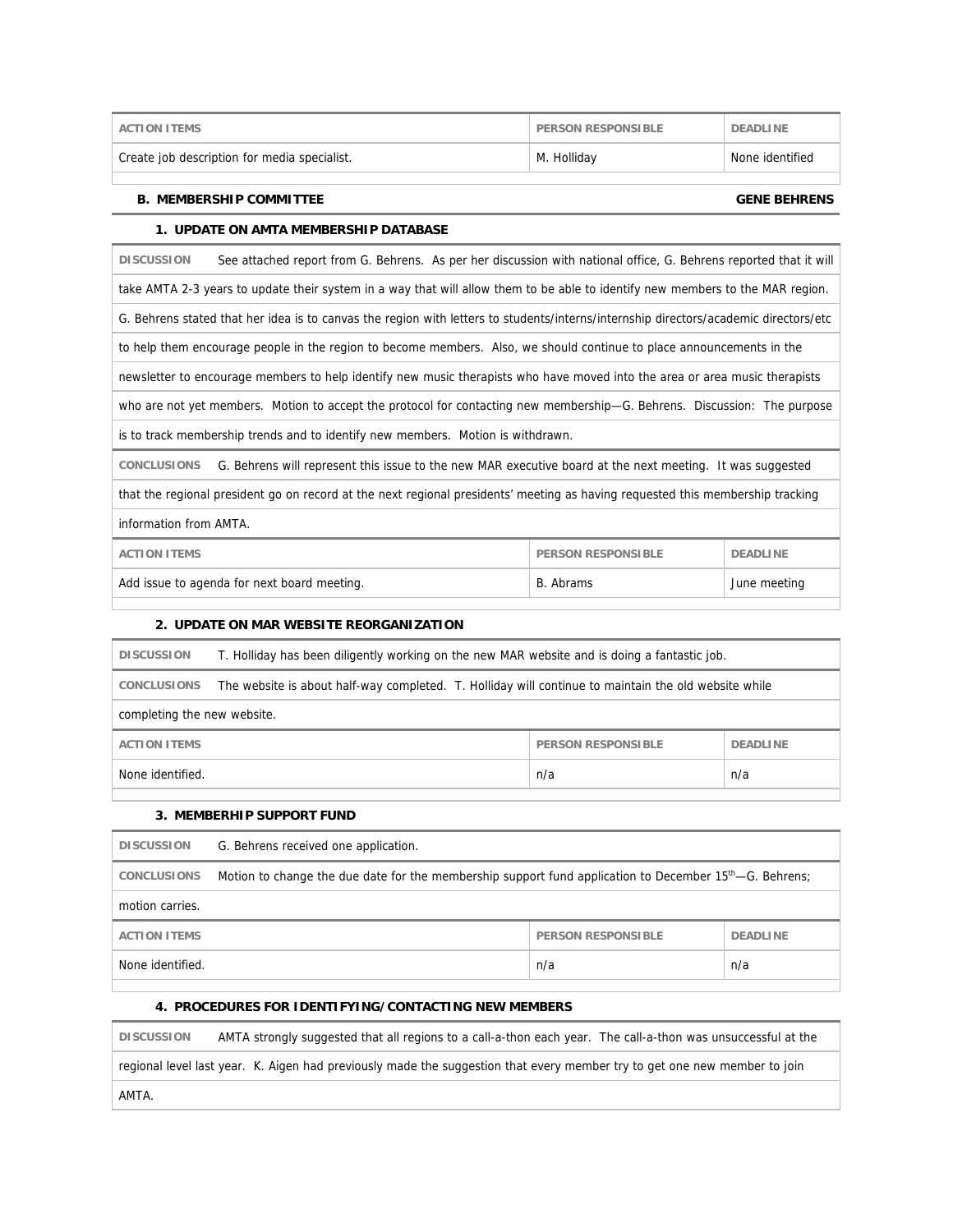| CONCLUSIONS G. Behrens will report the concerns of the MAR board to the national membership committee |                                              |     |     |  |
|-------------------------------------------------------------------------------------------------------|----------------------------------------------|-----|-----|--|
| <b>ACTION ITEMS</b>                                                                                   | <b>PERSON RESPONSIBLE</b><br><b>DEADLINE</b> |     |     |  |
| None identified.                                                                                      |                                              | n/a | n/a |  |
|                                                                                                       |                                              |     |     |  |

# **C. MAR MISSION STATEMENT**

| <b>DISCUSSION</b>   | See attached proposed mission statement.                                    |     |     |  |
|---------------------|-----------------------------------------------------------------------------|-----|-----|--|
| <b>CONCLUSIONS</b>  | This proposal will be presented at the general membership business meeting. |     |     |  |
| <b>ACTION ITEMS</b> | <b>PERSON RESPONSIBLE</b><br><b>DEADLINE</b>                                |     |     |  |
| None identified.    |                                                                             | n/a | n/a |  |
|                     |                                                                             |     |     |  |

# **V. Student Affairs V. Student Affairs**

# **A. MARAMTS**

| <b>DISCUSSION</b><br>J. Bradt reported that this past year's MARAMTS had a wonderfully intensive executive board. See attached |  |  |  |
|--------------------------------------------------------------------------------------------------------------------------------|--|--|--|
| report from J. Bradt. There was only one applicant for the graduate scholarship.                                               |  |  |  |
| The MARAMTS board is considering if they should withdraw the graduate scholarship and create more<br><b>CONCLUSIONS</b>        |  |  |  |
| opportunities for undergraduate scholarships.                                                                                  |  |  |  |
| <b>ACTION ITEMS</b><br><b>PERSON RESPONSIBLE</b><br><b>DEADLINE</b>                                                            |  |  |  |
| None identified.<br>n/a<br>n/a                                                                                                 |  |  |  |
|                                                                                                                                |  |  |  |

# **B. PASSAGES**

| <b>DISCUSSION</b>                                                                                                          | See attached report and flyer. See attached proposed budget. Previously, the MAR executive board had |                    |                 |
|----------------------------------------------------------------------------------------------------------------------------|------------------------------------------------------------------------------------------------------|--------------------|-----------------|
| discussed the possibility of having the Passages adjacent to the MAR regional conference.                                  |                                                                                                      |                    |                 |
| The MARAMTS board would like to keep Passages as a separate entity from the MAR regional conference.<br><b>CONCLUSIONS</b> |                                                                                                      |                    |                 |
| <b>ACTION ITEMS</b>                                                                                                        |                                                                                                      | PERSON RESPONSIBLE | <b>DEADLINE</b> |
| None identified.                                                                                                           |                                                                                                      | n/a                | n/a             |

# **C. OTHER**

| <b>DISCUSSION</b><br>The students are running a swap shop at this conference. The MARAMTS board will be presenting a concurrent       |
|---------------------------------------------------------------------------------------------------------------------------------------|
| session on Friday. They will also be working on making a regional scrapbook throughout the conference. MARAMTS will be                |
| adding a government relations position to their executive board. It was suggested that the MARAMTS could do more advocacy             |
| work to maintain connections with interns from their schools in order to try to encourage them to remain members of MAR. It           |
| was also suggested that MARAMTS could begin to collect data about the financial hardships that students are facing which might        |
| preclude them from becoming members. The establishment of a "new professional" category did not work on the national level.           |
| There is an AMTA "welcome to the profession" packet but it is difficult to find on the national website.                              |
| <b>CONCLUSIONS</b><br>MAR will place an on-going notice in the newsletter to remind members of the packets. It was also suggested     |
| that emails be sent to internship directors to remind them to tell their interns to request the packets. A letter could be drafted to |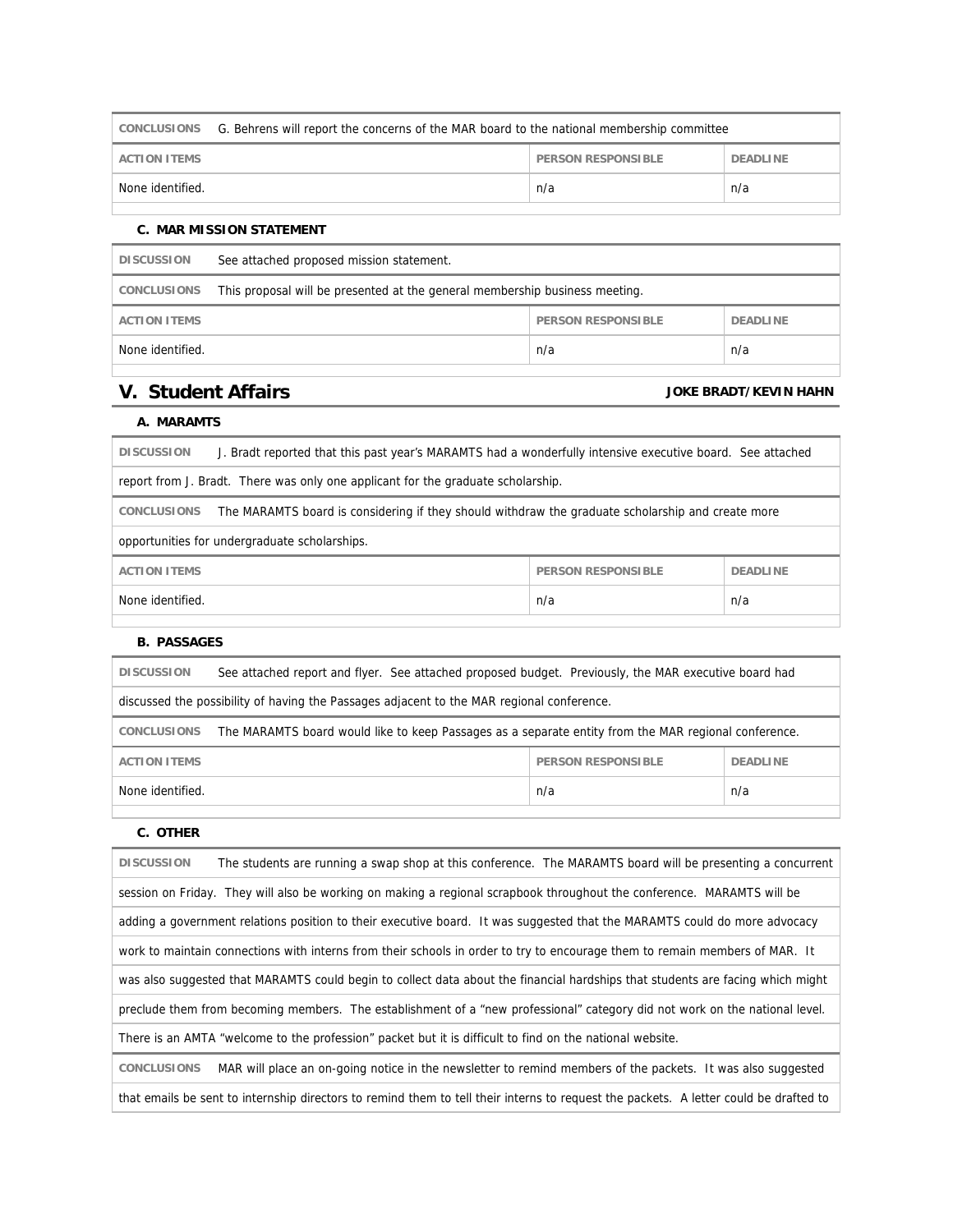| internship directors for that purpose. A link will be placed on the MAR website to the page containing the packet request form. |                           |                 |  |
|---------------------------------------------------------------------------------------------------------------------------------|---------------------------|-----------------|--|
| <b>ACTION ITEMS</b>                                                                                                             | <b>PERSON RESPONSIBLE</b> | <b>DEADLINE</b> |  |
| Ask T. Holliday to place link on webpage.                                                                                       | J. Bradt                  | None identified |  |
| Draft letter to internship directors reminding them to encourage their<br>interns to apply for the packets.                     | J. Bradt                  | None identified |  |
| Place on-going notice in newsletter reminding new members to request<br>their packets.                                          | L. Morris                 | On-going        |  |

# **VI. Conference Issues**

# A. POLICY FOR PRESENTERS WHO WISH TO SELL ITEMS **ANDREA SCHEVE**

| <b>DISCUSSION</b><br>See attached proposed policy. Possible motives for selling products were discussed. If the purpose of selling |                                                                                                                        |  |                                                                                                                                   |  |  |
|------------------------------------------------------------------------------------------------------------------------------------|------------------------------------------------------------------------------------------------------------------------|--|-----------------------------------------------------------------------------------------------------------------------------------|--|--|
| products is to make a profit then it was suggested that the member rent space at the exhibit hall. If members were allowed to      |                                                                                                                        |  |                                                                                                                                   |  |  |
|                                                                                                                                    |                                                                                                                        |  | sell their products at the MAR table then who would be responsible for monitoring the table? If we were collecting a percentage   |  |  |
|                                                                                                                                    |                                                                                                                        |  | of the profits, then how would we monitor how much profit was actually being made? We may want to change this to a                |  |  |
|                                                                                                                                    |                                                                                                                        |  | percentage of total sales. It was suggested that people could purchase time slots for selling their products at a booth in the    |  |  |
|                                                                                                                                    |                                                                                                                        |  | exhibit hall. Concern was expressed over the fact that the all the time slots might not be filled. Motion to extend the executive |  |  |
|                                                                                                                                    |                                                                                                                        |  | board meeting until 10:10pm for the purpose of finishing this discussion-J. Bradt; motion carries. It was pointed out that the    |  |  |
|                                                                                                                                    |                                                                                                                        |  | purpose of the conference was for membership education and not to gain profits. Comments were given from previous session         |  |  |
|                                                                                                                                    |                                                                                                                        |  | attendees that certain sessions felt as though they were sales-focused. Options: 1) Members cannot sell outside the exhibit hall. |  |  |
|                                                                                                                                    |                                                                                                                        |  | 2) Members call sell items with a portion of their total sales going to the MAR. 3) Members can opt to pay for a time slot of a   |  |  |
|                                                                                                                                    |                                                                                                                        |  | booth in the exhibit hall to sell their items. G. Behrens suggested that we try option #3 for one year to determine its potential |  |  |
|                                                                                                                                    |                                                                                                                        |  | for success. Motion to try, at the 2008 regional conference, designating one booth for use by multiple presenter-vendors for a    |  |  |
| minimum of four hours at a rate to be determined by the 2008 conference committee-J. Bradt. Discussion: The conference             |                                                                                                                        |  |                                                                                                                                   |  |  |
| committee will discuss the fee structure and will submit it to the executive board for their approval. Motion to amend the         |                                                                                                                        |  |                                                                                                                                   |  |  |
| original motion to substitute "presenter-vendors" with "vendors"—B. Abrams; motion carries. Motion to amend the original           |                                                                                                                        |  |                                                                                                                                   |  |  |
| motion to read "at a rate to be recommended to the executive board by the 2008 conference committee"-J. Foley; motion              |                                                                                                                        |  |                                                                                                                                   |  |  |
| carries.                                                                                                                           |                                                                                                                        |  |                                                                                                                                   |  |  |
| <b>CONCLUSIONS</b><br>Motion carries as amended.                                                                                   |                                                                                                                        |  |                                                                                                                                   |  |  |
| <b>ACTION ITEMS</b>                                                                                                                | <b>PERSON RESPONSIBLE</b><br><b>DEADLINE</b>                                                                           |  |                                                                                                                                   |  |  |
| executive board.                                                                                                                   | Determine fee structure for shared exhibit hall booth and recommend to<br>2008 conference committee<br>None identified |  |                                                                                                                                   |  |  |
| Meeting recessed at 10:08pm                                                                                                        |                                                                                                                        |  |                                                                                                                                   |  |  |
| Meeting reconvened at 8:06am on Thursday, March 29, 2007                                                                           |                                                                                                                        |  |                                                                                                                                   |  |  |
| K. Murphy would like to recognize guests present at meeting: Gregory Perkins and Rebecca Hasselbrook from Montclair                |                                                                                                                        |  |                                                                                                                                   |  |  |
| State University. G. Perkins is also one of the new Passages coordinators.                                                         |                                                                                                                        |  |                                                                                                                                   |  |  |

# **B. CONTINUING EDUCATION CONCERNS CONCERNS** TRACY SOUHADRA

**DISCUSSION** See attached page of concerns from T. Souhadra. See suggestions at bottom of attached report. It was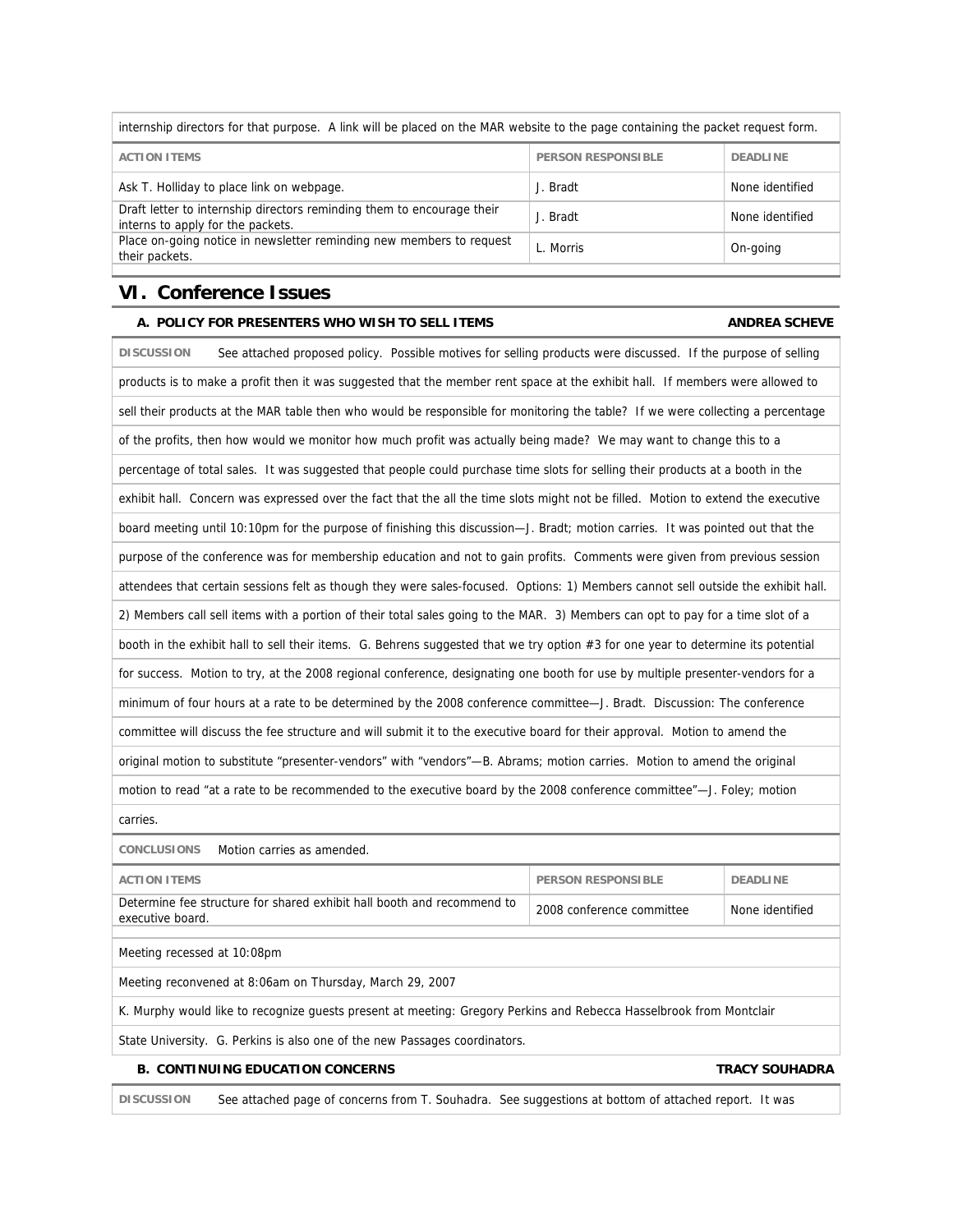discussed whether CMTE's submissions should continue to be a blind review, since concern was expressed over the qualifications of instructors. Also, it was discussed whether the local chair should also be involved in the decision process. It was suggested that there could be a separate submission form for CMTE's. See the attached proposed policy for MAR. G. Verhagen suggested that a flow chart could be made for the CEC position to ensure that the CEC is properly involved in the planning process for CMTE's. It was also suggested that we would be able to ensure the qualifications of the presenters if that were one of the

initial questions on the proposal forms.

**CONCLUSIONS** Qualification requirements for CMTE presenters will be publicized in the MAR newsletter. Motion to accept the new policy for CMTE's as amended—G. Behrens; motion carries.

| ACTION ITEMS                                                | <b>PERSON RESPONSIBLE</b> | <b>DEADLINE</b> |
|-------------------------------------------------------------|---------------------------|-----------------|
| Email new CMTE proposal form to executive board for review. | T. Souhadra               | None identified |

Motion to amend agenda to add discussion of revision of the Call for Papers form: B. Abrams; motion carries. B. Abrams

suggested that electronic form submission might assist in the process. A. Scheve requested both electronic and paper

copies of submissions. A. Scheve is currently working on revisions of the Call for Papers form and will coordinate with

B. Abrams for ideas.

### **C. ROLES & RESPONSIBILITIES OF CONFERENCE COMMITTEE MEMBERS JOHN FOLEY**

**DISCUSSION** See attached proposed responsibilities for conference committee members. Suggestions were made for both

documents. J. Foley suggested that the Exhibits Coordinator and the CMTE Coordinator roles be added to the list. See attached

RCC timeline and responsibilities, submitted by J. Foley. Edits and additions to the document were discussed.

**CONCLUSIONS** Angela Guerrerrio and K. Murphy will work with A. Scheve to continue to refine this document. The document

will be revised and will be re-circulated to the board for their review. The initial documents were adopted by consensus with

edits.

| <b>ACTION ITEMS</b>                                                                                                                       | <b>PERSON RESPONSIBLE</b> | <b>DEADLINE</b> |
|-------------------------------------------------------------------------------------------------------------------------------------------|---------------------------|-----------------|
| Send copies of all forms and info developed for the 2004 conference to<br>Sr. D. Beck (archives) and K. Murphy (next regional conference) | G. Behrens                | None identified |
| Make substantive changes to all documents as suggested by the board<br>and disseminate to appropriate persons and place in the handbook.  | A. Scheve                 | None identified |

# **VII. Membership Concerns BRIAN ABRAMS**

### **A. 2006 ASSEMBLY OF DELEGATES MEETING**

**DISCUSSION** Membership concerns were addressed to the board. It was suggested that it may be helpful for all assembly delegates to review Robert's Rules of Order to help everyone to better familiarize themselves with the process. **CONCLUSIONS** Three letters will be drafted: 1) B. Abrams will draft a letter to all regional presidents stating that we are asking for their support in requesting all information for the assembly meeting no later than 15 days prior to the conference, as well as the minutes no later than 1 month after the conference. 2) B. Abrams and M. Pfeifer will draft a letter to J. Standley and A. Farbman expressing the concerns of the MAR membership. A copy of this letter will also be given to every member of the board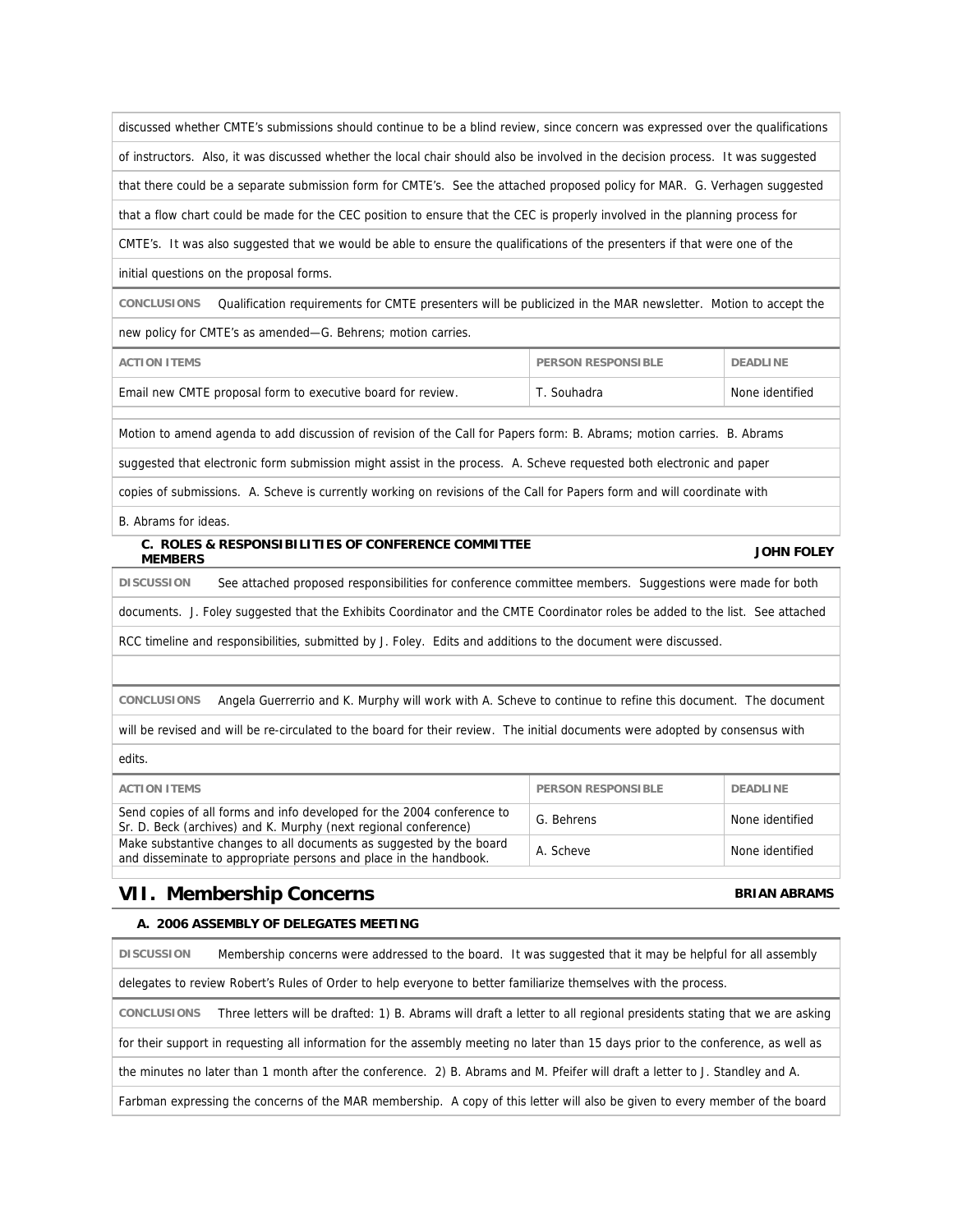of directors. 3) J. Bradt and M. Pfeifer will draft a letter to accompany the dissemination of a summary of Robert's Rules of Order as provided by B. MacLean. This will be sent to all MAR assembly delegates to encourage the delegates to be more proactive during assembly meetings. All three of these letters will first be circulated to the MAR executive board for their approval prior to being sent to the appropriate parties. **ACTION ITEMS PERSON RESPONSIBLE DEADLINE** Draft letter to all regional presidents as previously described. B. Abrams ASAP Draft letter to J. Standley and A. Farbman expressing concerns of Draft letter to J. Standiey and A. Farbinan expressing concerns of B. Abrams and M. Pfeifer ASAP membership as previously described. Draft letter to all MAR assembly delegates as previously described. J. Bradt and M. Pfeifer ASAP

# **B. TREASURER'S REPORT IN AMTA MUSIC THERAPY MATTERS**

| <b>DISCUSSION</b>   | Information was discussed under "A". |                           |                 |
|---------------------|--------------------------------------|---------------------------|-----------------|
| CONCLUSIONS         | n/a                                  |                           |                 |
| <b>ACTION ITEMS</b> |                                      | <b>PERSON RESPONSIBLE</b> | <b>DEADLINE</b> |
| None identified.    |                                      | n/a                       | n/a             |
|                     |                                      |                           |                 |

# **VIII. Government Relations**

# **A. NYSTF KATHY MURPHY**

| See attached report from D. Polen. Exemption language has been reintroduced on the docket. The NYSTF is<br><b>DISCUSSION</b>        |                                                                                                                     |             |  |  |
|-------------------------------------------------------------------------------------------------------------------------------------|---------------------------------------------------------------------------------------------------------------------|-------------|--|--|
| currently awaiting further direction before acting. D. Polen will speak on this further at the general membership meeting.          |                                                                                                                     |             |  |  |
| See action items from the meeting with NYCCAT.                                                                                      |                                                                                                                     |             |  |  |
| 1) Motion to write letters supporting formal grievances filed by an LCAT against another individual or group—<br><b>CONCLUSIONS</b> |                                                                                                                     |             |  |  |
| G. Behrens. Discussion: G. Verhagen spoke against the motion because he felt that support for grievances should be decided on       |                                                                                                                     |             |  |  |
| a case-by-case basis. Motion was defeated. 2) Motion to contribute funds to NYCCAT for use towards the payment of Jim Carr          |                                                                                                                     |             |  |  |
| (NYCCAT lobbyist)-G. Behrens. Discussion: G. Behrens stated that the MAR has repeatedly provided information to NYCCAT on           |                                                                                                                     |             |  |  |
| why we cannot legally contribute towards funding a lobbyist. Motion was defeated. 3) Motion to provide financial support to         |                                                                                                                     |             |  |  |
|                                                                                                                                     | continue sending representative from the NYSTF to joint meetings with NYCCAT dependent on budgetary considerations— |             |  |  |
| G. Behrens. Discussion: The members of NYSTF have been historically efficient with money. The government relations budget           |                                                                                                                     |             |  |  |
| has not yet been formalized. This request should possibly go to the government relations chair for inclusion in that budget for     |                                                                                                                     |             |  |  |
| the upcoming fiscal year. The executive board could lend their support for the consideration of this matter by the government       |                                                                                                                     |             |  |  |
| relations chair. Motion carries.                                                                                                    |                                                                                                                     |             |  |  |
| <b>ACTION ITEMS</b><br><b>PERSON RESPONSIBLE</b><br><b>DEADLINE</b>                                                                 |                                                                                                                     |             |  |  |
| Relay decisions of board to D. Polen                                                                                                | K. Murphy                                                                                                           | <b>ASAP</b> |  |  |
|                                                                                                                                     |                                                                                                                     |             |  |  |
| <b>B. NJSTF</b><br><b>KATHY MURPHY</b>                                                                                              |                                                                                                                     |             |  |  |
|                                                                                                                                     |                                                                                                                     |             |  |  |

**DISCUSSION** MAR/AMTA/CBMT have jointly entered in to contract with Public Strategies Impact, a lobbying firm in NJ.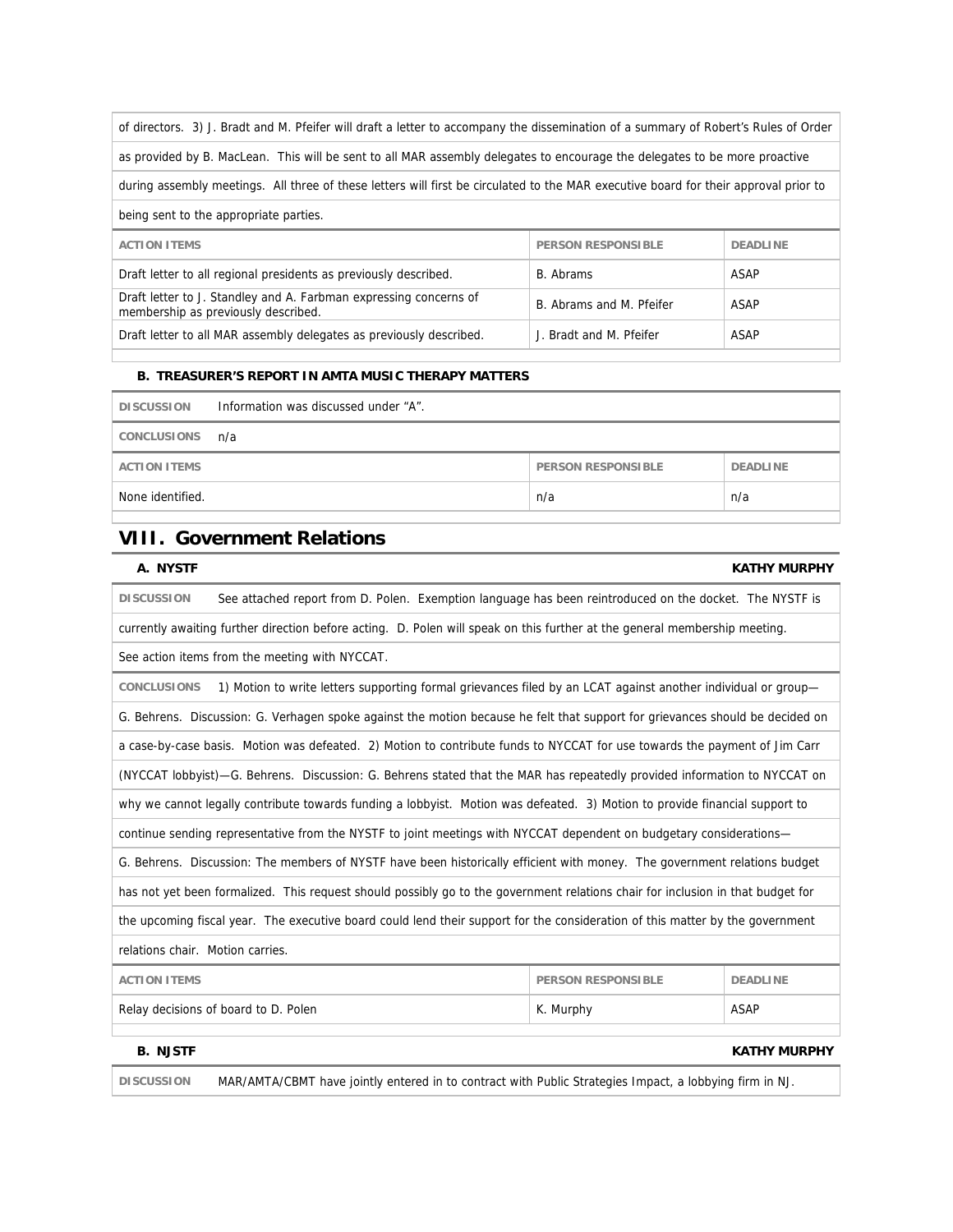Patrick Stewart is a legislative consultant from the firm. He is present at the conference. See the attached document on the creation of an advisory council. Concerns had been expressed over the ability to have all parties represented equally. This document delineates how decisions will be made. CBMT and AMTA board of directors have both reviewed and approved the document. See the attached charge to the NJSTF—changes have been made and the document has been reviewed by AMTA and CBMT.

**CONCLUSIONS** Motion to accept the advisory council document as written—G. Behrens; motion carries. Motion to accept the charge to the NJSTF as amended—G. Behrens; motion carries. Motion to appoint K. Murphy as the chair of the NJSTF—J. Bradt; motion carries. The following members of the NJSTF were appointed by consensus: K. Brennan, A. Guerrerro, and Carol Ann Blank. K. Murphy will be looking for two more members to join the task force. The names will be submitted to AMTA and CBMT for their approval. The new president will reappoint the members of the NJSTF at the next meeting.

| <b>ACTION ITEMS</b> | <b>PERSON RESPONSIBLE</b> | <b>DEADLINE</b> |
|---------------------|---------------------------|-----------------|
| None identified.    | n/a                       | n/a             |
|                     |                           |                 |

### **C. PASTF** BRIAN ABRAMS

| <b>DISCUSSION</b>                                                                                                                  | The PASTF continues to look at issues with and sources of reimbursement within the state. A big issue within                        |                           |                 |
|------------------------------------------------------------------------------------------------------------------------------------|-------------------------------------------------------------------------------------------------------------------------------------|---------------------------|-----------------|
|                                                                                                                                    | the state is the changes that have been made to Chapter 49 regulation in the education laws. According to this regulation,          |                           |                 |
|                                                                                                                                    | educators will have needed to receive 270 instructional hours (9 credits) of special education specific to inclusion. This may be a |                           |                 |
|                                                                                                                                    | possibility for music therapy professors within PA to partner with educators to assist them in meeting their educational            |                           |                 |
|                                                                                                                                    | requirements. The task force is looking to reach out to PMEA and the state department of education regarding this matter.           |                           |                 |
| School will have to have their new curriculum approved by 2012. Changes have also been made in state regulations regarding         |                                                                                                                                     |                           |                 |
| the LPC. Continuing education requirements have been included in order for providers to keep their title. This overlaps to some    |                                                                                                                                     |                           |                 |
| extent with CBMT's requirements.                                                                                                   |                                                                                                                                     |                           |                 |
| <b>CONCLUSIONS</b><br>More information on these issues will be presented at the PA state meeting, as well as on the website and in |                                                                                                                                     |                           |                 |
| the newsletter.                                                                                                                    |                                                                                                                                     |                           |                 |
| <b>ACTION ITEMS</b>                                                                                                                |                                                                                                                                     | <b>PERSON RESPONSIBLE</b> | <b>DEADLINE</b> |
| None identified.                                                                                                                   |                                                                                                                                     | n/a                       | n/a             |

# **IX.** Historian Report **KATHY MURPHY FOR KAREN JASKO**

| <b>DISCUSSION</b>                                                                                                                        | See the attached request for the video documentary project. Sr. D. Beck provided the board with more                   |                           |                 |  |
|------------------------------------------------------------------------------------------------------------------------------------------|------------------------------------------------------------------------------------------------------------------------|---------------------------|-----------------|--|
|                                                                                                                                          | detailed information. G. Verhagen stated that this seems to be a special project, not necessarily intended to document |                           |                 |  |
|                                                                                                                                          |                                                                                                                        |                           |                 |  |
| pioneering work.                                                                                                                         |                                                                                                                        |                           |                 |  |
| Sr. D. Beck will respond via letter to Eric Miller including an application for special projects funding. She also<br><b>CONCLUSIONS</b> |                                                                                                                        |                           |                 |  |
| encouraged the region to begin making historical documents with older music therapists. K. Jasko has asked not to be                     |                                                                                                                        |                           |                 |  |
| reappointed as historian for next term.                                                                                                  |                                                                                                                        |                           |                 |  |
| <b>ACTION ITEMS</b>                                                                                                                      |                                                                                                                        | <b>PERSON RESPONSIBLE</b> | <b>DEADLINE</b> |  |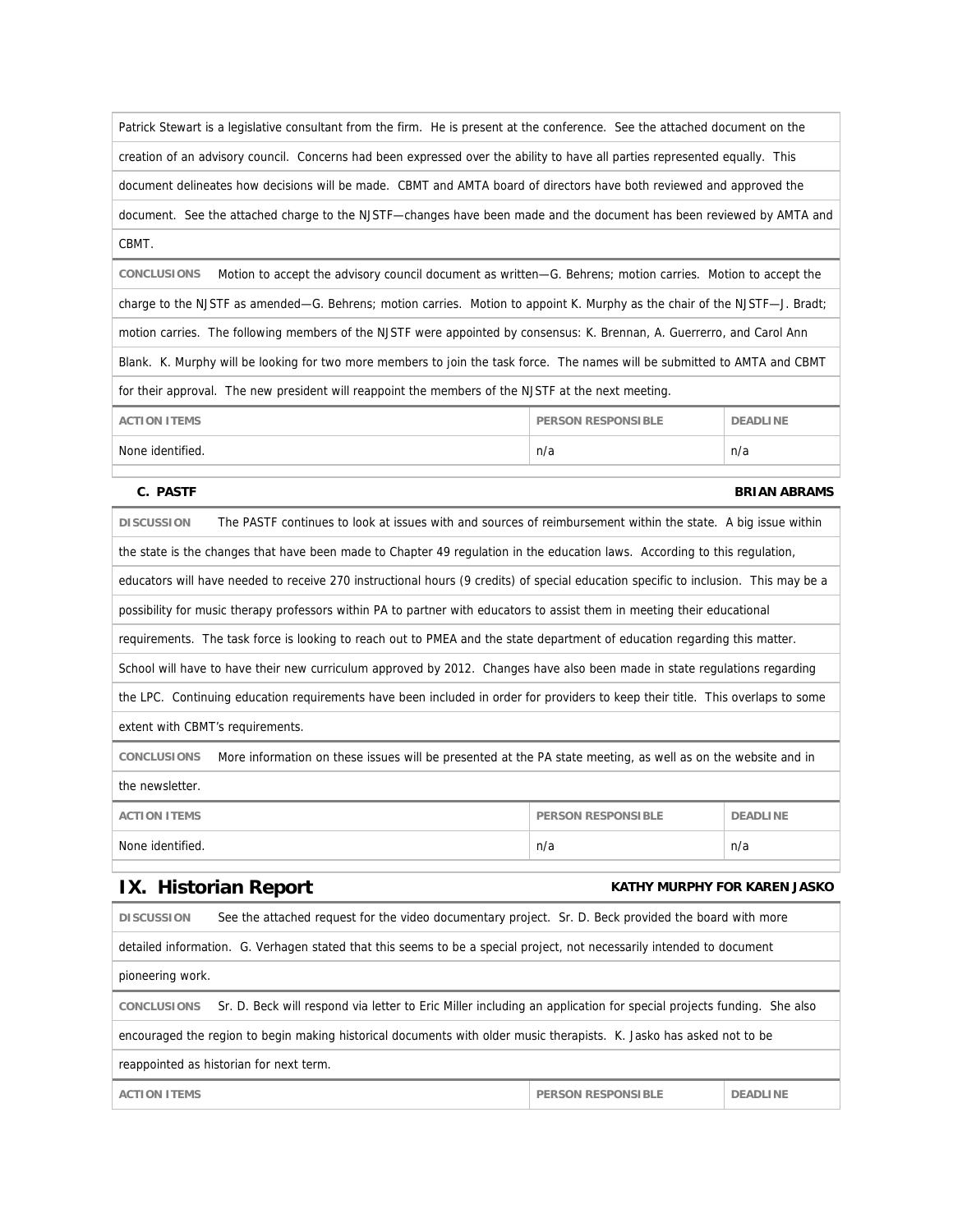| Draft response letter to E. Miller as previously described. |  |  |  |  |  |  |
|-------------------------------------------------------------|--|--|--|--|--|--|
|-------------------------------------------------------------|--|--|--|--|--|--|

# Sr. D. Beck None identified.

# **X. Treasurer's Report Construction Construction Construction Construction Construction Construction Construction Construction Construction Construction Construction Construction Construction Construction Construction Cons**

| <b>DISCUSSION</b><br>Current balances: checking-\$9,773.93; Vanguard-\$15,727.79; total-\$25,501.72. N. Vees distributed       |  |  |  |
|--------------------------------------------------------------------------------------------------------------------------------|--|--|--|
| reimbursement forms for all executive board members. The board agreed by consensus to approve a one-time exception for         |  |  |  |
| K. Brennan and G. Behrens to provide reimbursement. These two members had to leave early from conference and would miss        |  |  |  |
| the last meeting. See attached proposed operating budget for FY 2007-2008. New line items were discussed. Conference seed      |  |  |  |
| money and hotel deposit will be placed under the VPCP line. A request from NJ was received for \$400 for continuing education. |  |  |  |
| The continuing education line will be increased to \$7,900. The budget was reviewed line by line. Concern was expressed over   |  |  |  |
| the amount of money that can be allocated to government relations under our $501(c)(3)$ status. It was suggested that some of  |  |  |  |
| those monies could be budgeted for public relations, since they might be better aligned with that work. It was recommended     |  |  |  |
| that the president's travel budget be increased to \$1,800 to accommodate the rising costs of hotel and airfare. G. Verhagen   |  |  |  |
| suggested that the past-president's budget can be lowered to \$100. K. Brennan stated that MAR will soon need a new laptop for |  |  |  |
| the secretary.                                                                                                                 |  |  |  |
| <b>CONCLUSIONS</b><br>N. Vees thanked the students for their increased flexibility with funds.                                 |  |  |  |
| <b>ACTION ITEMS</b><br><b>PERSON RESPONSIBLE</b><br><b>DEADLINE</b>                                                            |  |  |  |
|                                                                                                                                |  |  |  |

| Make changes to proposed budget and re-present at June meeting.                                              | N. Vees    | June meeting |
|--------------------------------------------------------------------------------------------------------------|------------|--------------|
| Follow-up with AMTA to determine what percentage of the budget can<br>be allocated for government relations. | K. Murphy  | ASAP         |
| Write proposal for the purchase of a new laptop.                                                             | K. Brennan | June meeting |

# **XI.** Newsletter **LEE MORRIS**

**DISCUSSION** See attached report from L. Morris. There are increased advantages for opting-in to receiving an electronic copy of the newsletter, including a quicker availability. Concern was expressed over rising postage costs. It was suggested that a link be added to the website for a form where members could opt-in to receiving an electronic newsletter.

**CONCLUSIONS** Advertising of the opt-in option will be increased, including inclusion in the new member packets, in newsletter,

on website and at the end of each listserv message.

| <b>ACTION ITEMS</b>                                        | <b>PERSON RESPONSIBLE</b> | <b>DEADLINE</b> |
|------------------------------------------------------------|---------------------------|-----------------|
| Include message about opt-in option in new member packets. | G. Behrens                | On-going        |
| Include message about opt-in option in newsletter.         | L. Morris                 | On-going        |
| Place link on website to opt-in form.                      | T. Holliday               | ASAP            |
| Place notice on website about opt-in option.               | T. Holliday               | <b>ASAP</b>     |
|                                                            |                           |                 |

# **XII. Executive Board Membership Issues** KATHY MURPHY

**DISCUSSION** According to our incorporation papers in Delaware, we are only allowed to have a total of 15 members on the

executive board, both voting and non-voting. We currently have 16 members and therefore our 501(c)(3) status is in danger.